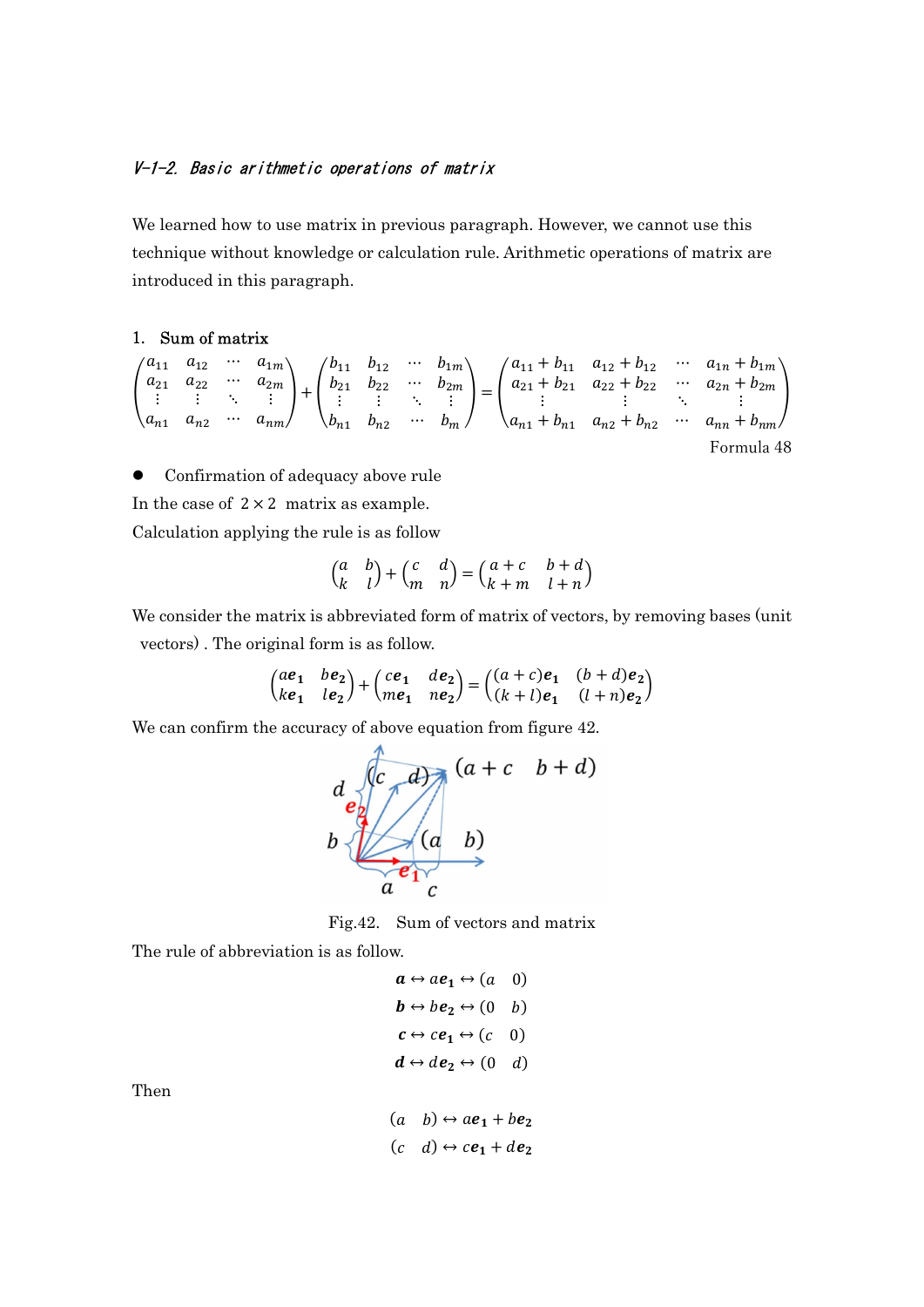$(a \quad b) + (c \quad d) = ae_1 + be_2 + ce_1 + de_2 = (a+c)e_1 + (b+d)e_2 = (a+c \quad b+d)$ 

Repeat same procedure in second line

Repeat the same procedure.

$$
\begin{pmatrix} a_{11} & a_{12} & \cdots & a_{1m} \\ a_{21} & a_{22} & \cdots & a_{2m} \\ \vdots & \vdots & \ddots & \vdots \\ a_{n1} & a_{n2} & \cdots & a_{nm} \end{pmatrix} + \begin{pmatrix} b_{11} & b_{12} & \cdots & b_{1m} \\ b_{21} & b_{22} & \cdots & b_{2m} \\ \vdots & \vdots & \ddots & \vdots \\ b_{n1} & b_{n2} & \cdots & b_{m} \end{pmatrix} = \begin{pmatrix} a_{11} + b_{11} & a_{12} + b_{12} & \cdots & a_{1n} + b_{1m} \\ a_{21} + b_{21} & a_{22} + b_{22} & \cdots & a_{2n} + b_{2m} \\ \vdots & \vdots & \ddots & \vdots \\ a_{n1} + b_{n1} & a_{n2} + b_{n2} & \cdots & a_{nn} + b_{nm} \end{pmatrix}
$$

### 2. Multiplication of scalar and matrix.

$$
\alpha \begin{pmatrix} a_{11} & a_{12} & \cdots & a_{1n} \\ a_{21} & a_{22} & \cdots & a_{2n} \\ \vdots & \vdots & \ddots & \vdots \\ a_{n1} & a_{n2} & \cdots & a_{nn} \end{pmatrix} = \begin{pmatrix} \alpha a_{11} & \alpha a_{12} & \cdots & \alpha a_{1n} \\ \alpha a_{21} & \alpha a_{22} & \cdots & \alpha a_{2n} \\ \vdots & \vdots & \ddots & \vdots \\ \alpha a_{n1} & \alpha a_{n2} & \cdots & \alpha a_{nn} \end{pmatrix}
$$

 $\alpha$ :scalar

Formula 49

Confirmation of adequacy above rule

$$
\begin{pmatrix}\na_{11} & a_{12} & \cdots & a_{1m} \\
a_{21} & a_{22} & \cdots & a_{2m} \\
\vdots & \vdots & \ddots & \vdots \\
a_{n1} & a_{n2} & \cdots & a_{nn}\n\end{pmatrix} + \begin{pmatrix}\na_{11} & a_{12} & \cdots & a_{1m} \\
a_{21} & a_{22} & \cdots & a_{2m} \\
\vdots & \vdots & \ddots & \vdots \\
a_{n1} & a_{n2} & \cdots & a_{nn}\n\end{pmatrix} = \begin{pmatrix}\n2a_{11} & 2a_{12} & \cdots & 2a_{1n} \\
2a_{21} & 2a_{22} & \cdots & 2a_{2n} \\
\vdots & \vdots & \ddots & \vdots \\
2a_{n1} & 2a_{n2} & \cdots & 2a_{nn}\n\end{pmatrix}
$$
\n
$$
\begin{pmatrix}\n2a_{11} & 2a_{12} & \cdots & 2a_{1n} \\
a_{21} & 2a_{22} & \cdots & 2a_{2n} \\
\vdots & \vdots & \ddots & \vdots \\
a_{n1} & a_{n2} & \cdots & a_{nn}\n\end{pmatrix} + \begin{pmatrix}\na_{11} & a_{12} & \cdots & a_{1m} \\
a_{21} & a_{22} & \cdots & a_{2m} \\
\vdots & \vdots & \ddots & \vdots \\
a_{n1} & a_{n2} & \cdots & a_{nn}\n\end{pmatrix} = \begin{pmatrix}\n3a_{11} & 3a_{12} & \cdots & 3a_{1n} \\
3a_{21} & 3a_{22} & \cdots & 3a_{2n} \\
\vdots & \vdots & \ddots & \vdots \\
3a_{n1} & 3a_{n2} & \cdots & 3a_{nn}\n\end{pmatrix}
$$

repeat

$$
\alpha A = \sum_{i=1}^{\alpha} A = \begin{pmatrix} \alpha a_{11} & \alpha a_{12} & \cdots & \alpha a_{1n} \\ \alpha a_{21} & \alpha a_{22} & \cdots & \alpha a_{2n} \\ \vdots & \vdots & \ddots & \vdots \\ \alpha a_{n1} & \alpha a_{n2} & \cdots & \alpha a_{nn} \end{pmatrix}
$$

## 3. Multiplication of two matrixes

$$
\begin{pmatrix}\na_{11} & a_{12} & \cdots & a_{1k} & \cdots & a_{1l} \\
a_{21} & a_{22} & a_{2k} & a_{2l} \\
\vdots & & & \vdots \\
a_{i1} & a_{i1} & a_{i1} & \cdots & a_{ni} \\
\vdots & & & \vdots \\
a_{n1} & a_{2n} & \cdots & a_{nk} & \cdots & a_{nl}\n\end{pmatrix}\n\begin{pmatrix}\nb_{11} & b_{12} & \cdots & b_{1j} & \cdots & b_{1m} \\
b_{21} & b_{22} & b_{2j} & b_{2m} \\
\vdots & & & \vdots \\
b_{k1} & b_{k2} & \cdots & b_{km} \\
\vdots & & & \vdots \\
b_{l1} & b_{l2} & \cdots & b_{lj} & \cdots & b_{lm}\n\end{pmatrix}
$$
\n
$$
=\begin{pmatrix}\na_{11}b_{11} + \cdots a_{1k}b_{k1} + \cdots + a_{1l}b_{l1} & \cdots & a_{1k}b_{kj} + \cdots + a_{1k}b_{kj} + \cdots + a_{1l}b_{lj} \\
\vdots & & & \vdots \\
a_{n1}b_{11} + \cdots + a_{nk}b_{k1} + \cdots + a_{nl}b_{l1} & \cdots & a_{n1}b_{1m} + \cdots + a_{nk}b_{km} + \cdots + a_{nl}b_{lm}\n\end{pmatrix}
$$
\nFormula 50

Procedure of calculation  $\overrightarrow{AB}$  is follows

 $\boldsymbol{A}$  and  $\boldsymbol{B}$  are matrix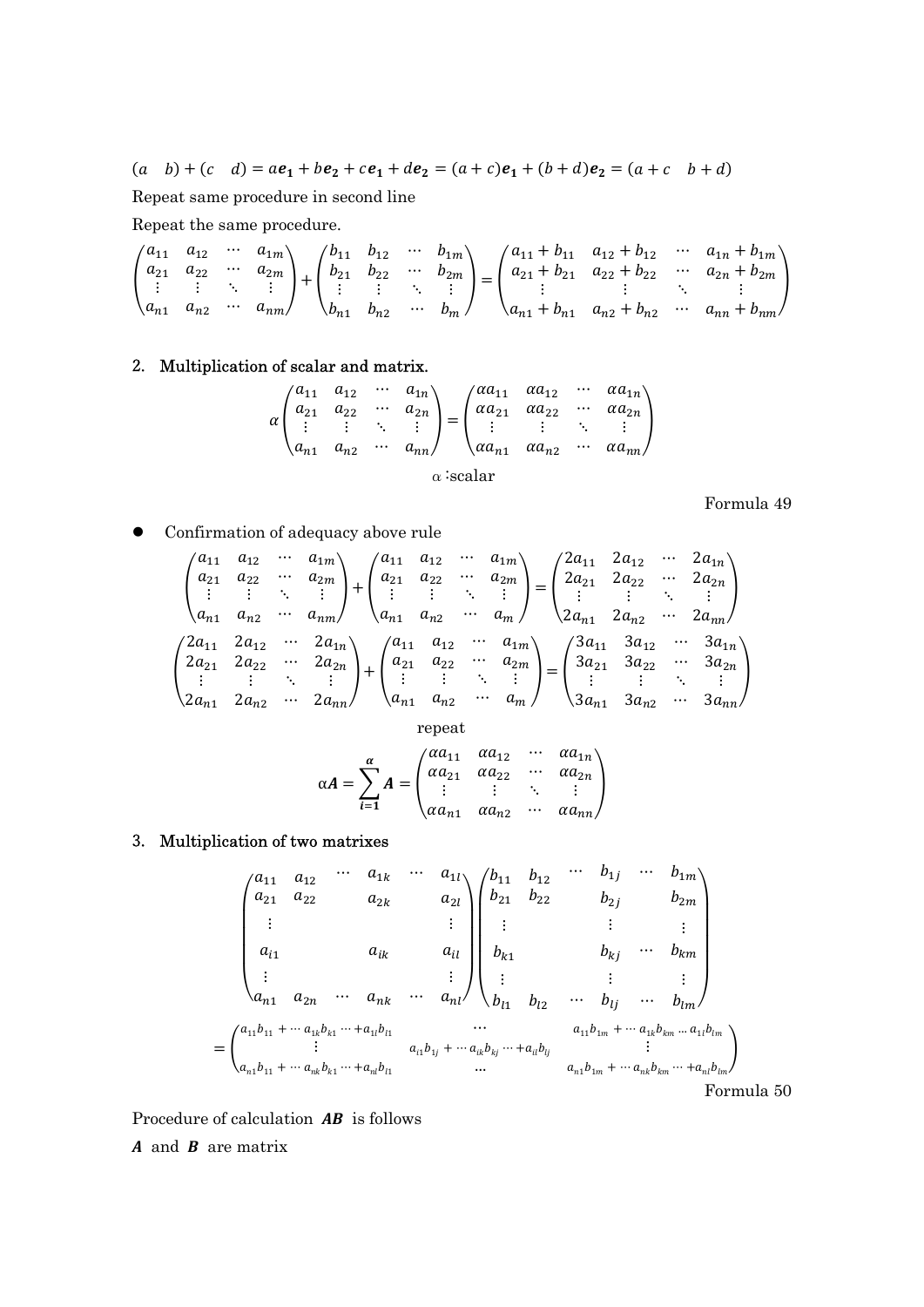- 1) Multiply factor (value) at row  $i$  and column  $k$  in matrix A to factor at row  $k$  and column  $j$  in matrix  $B$ .
- 2) Sum the products from  $k = 1$  to  $k = l$
- 3) Factor at row *i* and column *j* in product matrix is the value obtained by step 2.
- Example

$$
\begin{pmatrix} a_{11} & a_{12} & a_{13} \\ a_{21} & a_{22} & a_{23} \\ a_{31} & a_{32} & a_{33} \end{pmatrix} \begin{pmatrix} b_{11} & b_{12} \\ b_{21} & b_{22} \\ b_{31} & b_{32} \end{pmatrix} = \begin{pmatrix} a_{11}b_{11} + a_{12}b_{21} + a_{13}b_{31} & a_{11}b_{12} + a_{12}b_{22} + a_{13}b_{32} \\ a_{21}b_{11} + a_{22}b_{21} + a_{23}b_{31} & a_{21}b_{12} + a_{22}b_{22} + a_{23}b_{32} \\ a_{31}b_{11} + a_{32}b_{21} + a_{33}b_{31} & a_{31}b_{12} + a_{32}b_{22} + a_{33}b_{32} \end{pmatrix}
$$

Confirmation of adequacy above rule

We already calculate solution of simultaneous equation applying this rule. We estimate calculation rule from the relation between two equations, on is usual expression which we learn in junior high school, the other is expression using matrix. Form this experience, we may accept the rule sensuously, though we need theoretical back ground of the rule.

Vector can express both by  $1 \times l$  matrix and by unit vector as follows.

 $a = (a_1 \cdots a_j \cdots a_l) = a_1 e_1 + \cdots + a_j e_j + \cdots + a_l e_l$  $$ 

When we multiplicate  $a$  by  $b$ ,

$$
ab = a_1b_1e_1e_1 + \dots + a_jb_1e_je_1 + \dots + a_lb_1e_1e_l
$$
  
+
$$
a_1b_2e_1e_2 + \dots + a_jb_2e_je_2 + \dots + a_lb_2e_le_2
$$
  
...  
+
$$
a_1b_le_1e_l + \dots + a_jb_le_je_l + \dots + a_lb_le_le_l
$$

When  $e_i \perp e_j$   $(i \neq j)$ 

$$
\perp: \text{orthogonal}
$$
\n
$$
e_i e_j = 0
$$
\n
$$
e_i e_i = 1
$$
\n
$$
\therefore e_i e_j = |e_i||e_j|\cos\theta_{i-j}
$$
\n
$$
\cos\left(\pm\frac{\pi}{2}\right) = 0, \quad \cos 0 = 1
$$

 $e_i e_j$ : inner procuct

$$
\therefore ab = a_1b_1e_1e_1 + \dots + a_ib_ie_ie_i + \dots + a_ib_ie_ie_l
$$
  
\n
$$
= a_1b_1 + \dots + a_ib_i + \dots + a_ib_l
$$
  
\n
$$
ab = (a_1 \cdots a_j \cdots a_m) \begin{pmatrix} b_1 \\ \vdots \\ b_i \\ \vdots \\ b_m \end{pmatrix} = a_1b_1 + \dots + a_ib_i + \dots + a_ib_l
$$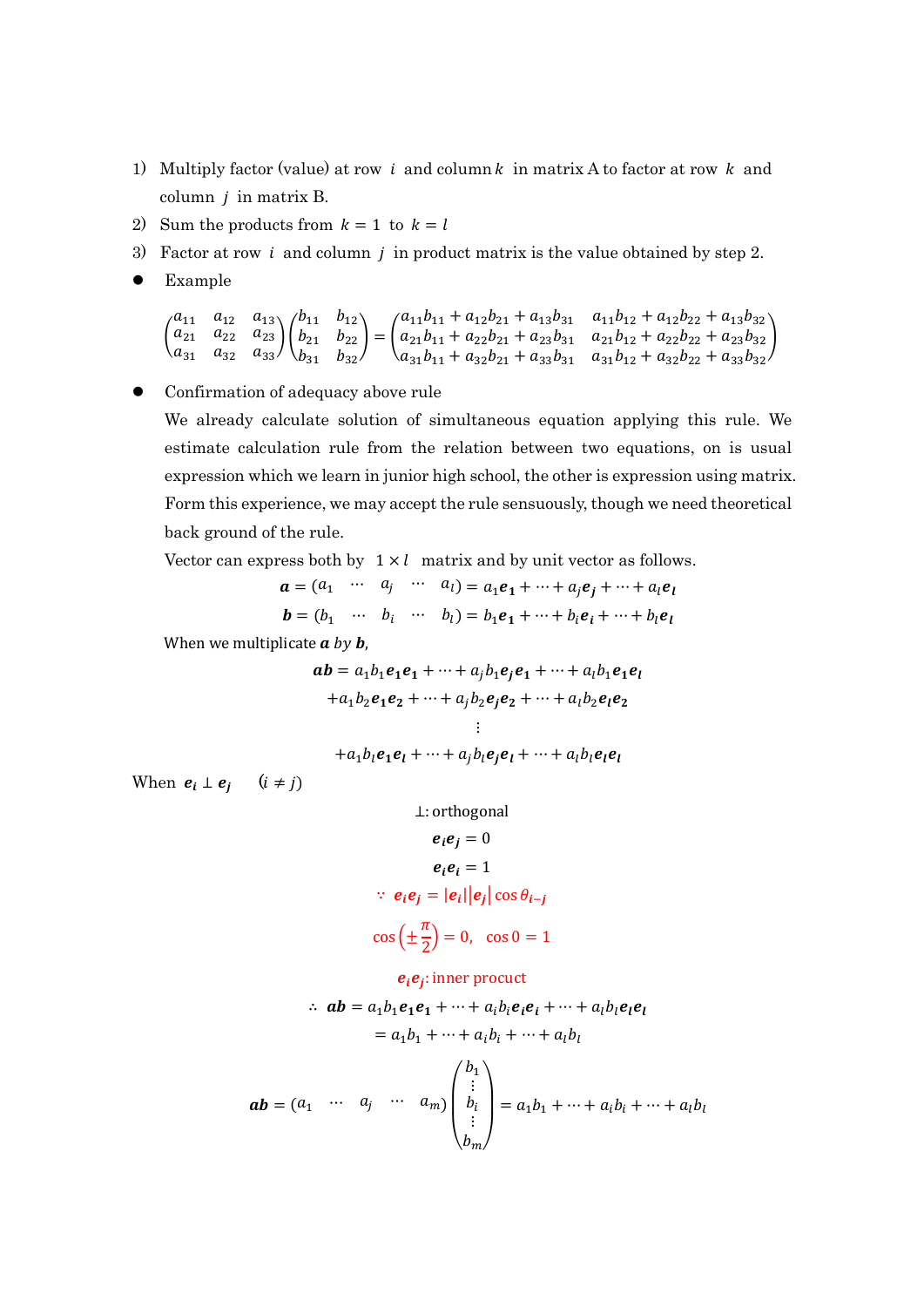Conclusively  $ab$  is inner product of  $a$  and  $b$ 

We consider  $A$  as vertical line of vectors and  $B$  as horizontal line of vectors.

$$
A = \begin{pmatrix} a_1 \\ \vdots \\ a_i \\ a_n \end{pmatrix} = \begin{pmatrix} a_{11} & \cdots & a_{1l} \\ \vdots & \ddots & \vdots \\ a_{n1} & \cdots & a_{nl} \end{pmatrix}
$$
  
\n
$$
B = (b_1 & \cdots & b_j & \cdots & b_m) = \begin{pmatrix} b_{11} & \cdots & b_{1m} \\ \vdots & \ddots & \vdots \\ b_{l1} & \cdots & b_{lm} \end{pmatrix}
$$
  
\n
$$
a_i = (a_{i1} & \cdots & a_{il})
$$
  
\n
$$
b_j = \begin{pmatrix} b_{1j} \\ \vdots \\ b_{lj} \end{pmatrix}
$$
  
\n
$$
AB = \begin{pmatrix} a_1b_1 & \cdots & a_1b_j & \cdots & a_1b_m \\ \vdots & \ddots & \vdots & \ddots & \vdots \\ a_ib_1 & \cdots & a_ib_j & \cdots & a_ib_m \\ \vdots & \ddots & \vdots & \ddots & \vdots \\ a_nb_1 & \cdots & a_nb_j & \cdots & a_nb_m \end{pmatrix}
$$
  
\n
$$
\begin{pmatrix} a_{11} & a_{12} & \cdots & a_{1k} & \cdots & a_{1l} \\ a_{21} & a_{22} & a_{2k} & a_{2l} \\ \vdots & \vdots & \vdots & \vdots \\ a_{l1} & a_{lk} & a_{il} \\ \vdots & \vdots & \vdots & \vdots \\ a_{n1} & a_{2n} & \cdots & a_{nk} & \cdots & a_{nl} \end{pmatrix} \begin{pmatrix} b_{11} & b_{12} & \cdots & b_{1j} & \cdots & b_{1m} \\ b_{21} & b_{22} & b_{2j} & b_{2m} \\ b_{21} & b_{22} & b_{2j} & b_{2m} \\ \vdots & \vdots & \vdots & \vdots \\ b_{k1} & b_{k2} & \cdots & b_{lj} & \cdots & b_{lm} \end{pmatrix}
$$
  
\n
$$
= \begin{pmatrix} a_{11}b_{11} + \cdots & a_{1k}b_{k1} + a_{1l}b_{l1} & \cdots & a_{1l}b_{k1} + \cdots & a_{1k}b_{k1} + a_{1l}b_{l1
$$

Some quick-minded readers may claim why we can assume  $e_i \perp e_j$ . This claim is mathematically correct. If matrix can express all vectors, they include orthogonal pairs of vectors. In such case

$$
e_i e_j \neq 0
$$

However, we do not know whether  $e_i$  and  $e_j$  are orthogonal each other or they are not orthogonal each other. This is a rule of calculation. We can derive various mathematics theory by accepting the rule assuming orthogonal space. Accepting this rule, we can discuss the correlation and partial correlation and transform oblique coordinate to orthogonal coordinate.

#### 4. Order of multiplication

Multiplication of matrixes is non-commutative as subtraction between values, though order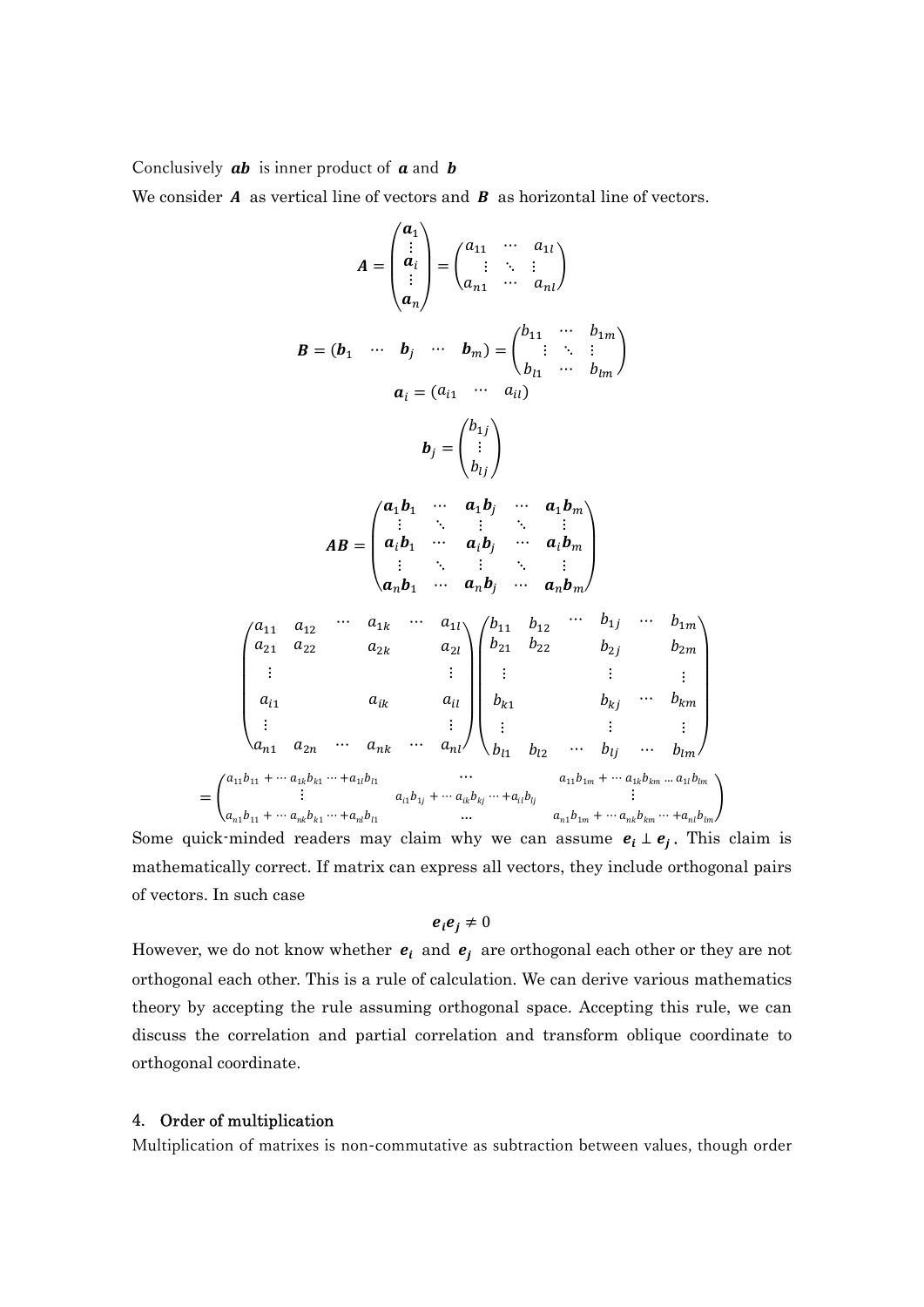of calculation can be changed.

$$
AB \neq BA
$$
  
(AB) $C = A(BC)$ 

Formula 51

- 5. There is no division in matrix. Multiplication of inverse matrix is used instead of division.
- 6. A swapping of liens or columns makes change of sign.
- Example

Most simple case of swapping of row is as follow

$$
\begin{pmatrix} a & b \\ k & l \end{pmatrix} \rightarrow \begin{pmatrix} k & l \\ a & b \end{pmatrix}
$$

This swapping looks as it makes no change.

However, when we calculate the determinant.

$$
\begin{vmatrix} a & b \\ k & l \end{vmatrix} = al - bk
$$

$$
\begin{vmatrix} k & l \\ a & b \end{vmatrix} = kb - al = -(al - bk)
$$

Then

$$
\begin{vmatrix} k & l \\ a & b \end{vmatrix} = - \begin{vmatrix} a & b \\ k & l \end{vmatrix}
$$

This is nature of things. In case of following simultaneous equation,

$$
ax + by = \alpha
$$

$$
kx + ly = \beta
$$

Subtraction of lower equation from upper equation is as follow.

$$
(ax + by) - (kx + ly) = \alpha - \beta
$$

Subtraction of upper equation from lower equation is as follow.

$$
(kx + ly) - (ax + by) = \beta - \alpha
$$

Swapping of upper and lower equation caused change of sign. In the case of

$$
\begin{pmatrix} a & b & c \\ k & l & m \\ s & t & u \end{pmatrix} \rightarrow \begin{pmatrix} s & t & u \\ a & b & c \\ k & l & m \end{pmatrix}
$$

The process can be decomposed as follow.

$$
\begin{pmatrix} a & b & c \\ k & l & m \\ s & t & u \end{pmatrix} = -\begin{pmatrix} a & b & c \\ s & t & u \\ k & l & m \end{pmatrix} = -(-\begin{pmatrix} s & t & u \\ a & b & c \\ k & l & m \end{pmatrix}) = \begin{pmatrix} s & t & u \\ a & b & c \\ k & l & m \end{pmatrix}
$$

The sing changes with each swapping of row. In matrix, rules applicable to row are applicable to column.